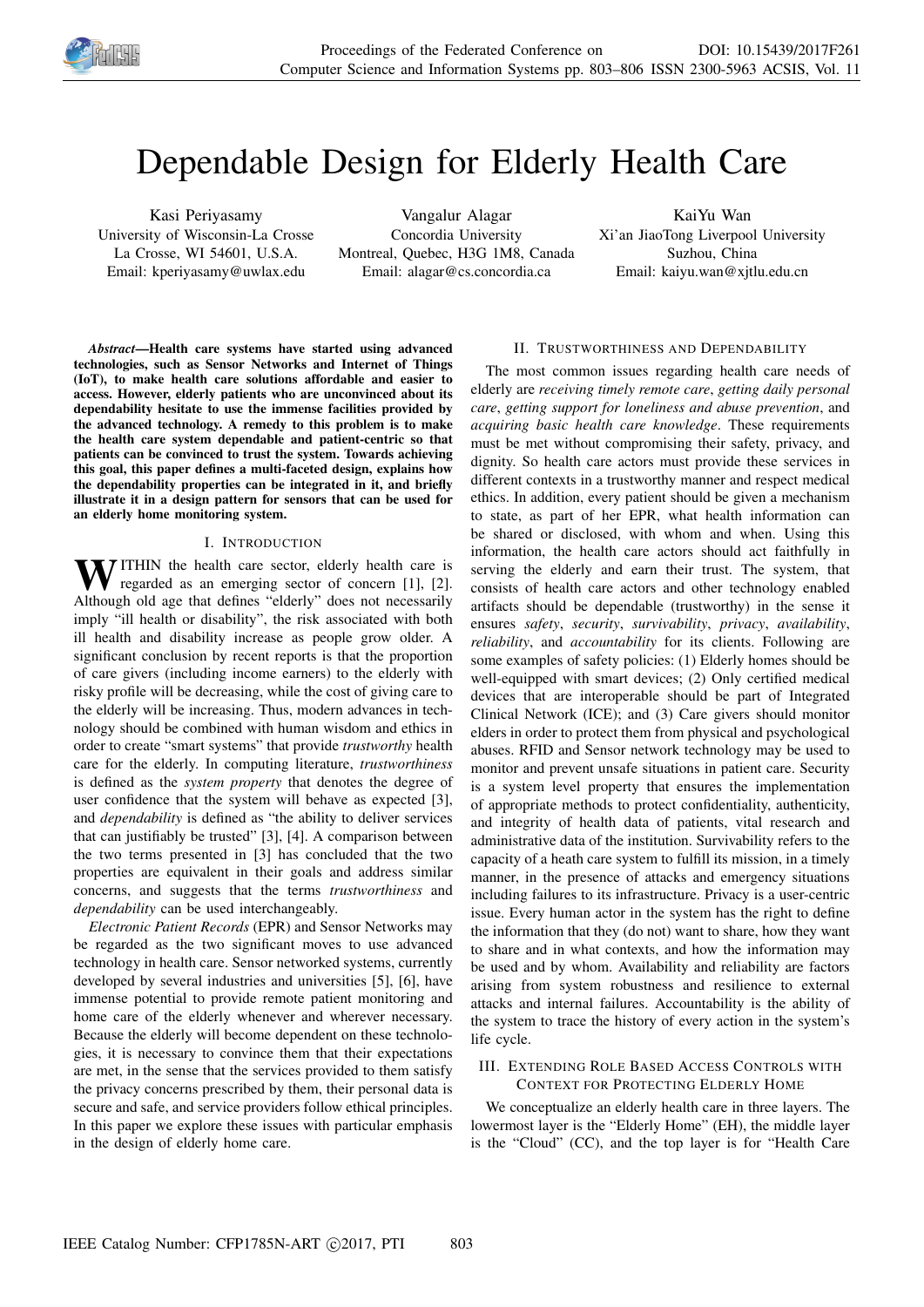Service Provision" (HCSP). In EH layer, patients and their caregivers are coordinated and monitored by "trustworthy" sensory network. The layer CC represents the server where all medical information from EH layer is received, persisted, and made available to HCSP layer. The actors in HCSP layer are Health Care Providers (HP) which includes Physicians (PH), Emergency Care (EC), Pharmacists (PA), Clinical Staff (CL), and a variety of actors with administrative roles. The EH encloses two collections of entities - a collection of elderly patients (EPs) and a collection of care givers (CGs). In our system, a care giver needs to have a unique identification. Each EP also has a unique identity. Both EP and CG have their own profiles. The profile may include personal information as well as system-related information. There is a many-tomany relationship between EP and CG within EH. This means that a care giver in EH may monitor several patients and a patient may be monitored by several care givers. Each EP has a unique *Electronic Patient Record* (EPR). In addition, each EP may be monitored by a set of sensors. Dependability of EH involves protecting its EPR and its associated sensors in EH layer. To achieve this goal, we use "Contextual Role Based Access Control" (CRBAC).

Standard bodies in the US have chosen the Role Based Access Control (RBAC) model [7], [8] to enforce access control policies in traditional health care IT systems. In RBAC, roles of subjects and their access rights are predefined. Exceptions are emergency (unanticipated) situations that threaten patient safety. In such situations, the need arises to override the predefined set of access rights so as to assure patient safety. In [9] a *Break The Glass* (BTG) approach is used to override predefined access controls in emergency situations and argued that it has the *non-repudiation* property. Yet, RBAC is not a "privacy-aware" method. As an example, it is possible for a healthcare actor (playing a role) to comply with access control policies and retrieve personal health information of patients at instances "when they may not be required" for treating the patient and then misuse the information. Recognizing this flaw, *context* that includes "purpose" attribute was introduced [10] into the RBAC model. This extended model is called "Contextual Role Based Access Control" (CRBAC). Informally, a context includes information on "what" (request), "where" (location/spatial), "when" (time, day, and duration), "why" (purpose), and "who" (role). A "contextual constraint" is a conjunction of "constraints" where each constraint is expressed as a  $\langle$  key, value  $\rangle$  pair. The "key" is one of the five parameters: "what", "who", "when", "where" and "why". The "value" is a boolean expression. As an example, consider a care giver  $c$  who works in the same department where a patient with id pid is admitted/registered. Assume that the care giver requests read and write access to a sensor with id sid. Somewhere in the records, it should have been mentioned that this care giver is attending the patient. If the patient is a physician, the care giver must have a minimum service record of 5 years. If the care giver is a nurse, she must be the head nurse of the department. The contextual constraints for this problem can be stated as follows: (1) what: readAccess (pid, sid) ∧ writeAccess (pid, sid); (2) who:  $\exists c : \text{CareGiver} \bullet \text{ department}(c) = \text{department}(pid)$  $\land$  attending(c,pid)  $\land$  (c.role='physician'  $\Rightarrow$  service(c)  $\geq$ 5)  $\land$  (c.role='nurse'  $\Rightarrow$  headNurse(c,department(c))='yes'; (3) when: time='alltime'; (4) where: location=room(pid); (5) why: purpose='monitor'.

#### IV. SECURE ELDERLY HOME

The three aspects to be protected in EH are (1) EPRs, (2) Sensor Network, and (3) Care giver actor (CG).

Protecting EPRs: The EPR of a patient is either created by the patient or by care givers in charge of the patient. The EPR includes the health status, personal information, a list of friends and family members authorized to share patient information, and names of medical staff and care givers attending the patient. If EPR is prepared by care givers, then it is legally certified that persons who prepared the EPR will use it ethically for patient care. The EPR of a patient can be encrypted and saved in a mobile device associated with the patient, and care givers of the patient are given access to this device. It is uploaded to CC, from where physicians and other health care providers may access it, and may add details on the services provided to the patient. Here we briefly discuss the safety, security, and privacy issues of the EPR stored at patient's computing platform.

Every patient has a unique mobile unit. The pair  $(PID, MID)$  constitutes the key for encryption in EPR, where  $PID$  refers to the patient identity and  $MID$  refers to the mobile unit identity. This key is also used for authenticating others to access EPR. The authentication rules are set by the patient, in consultation with the care giver, so that any desired part of EPR information may be disclosed in a privacypreserving manner when CRBAC is used to enforce access to the information. The mobile unit used by the patient uses RAS to encrypt EPR information while transmitting to CC. It may use its own internal (hard-wired) method for encrypting EPR and store it locally. As a consequence, neither the patient nor any of her authorized users need to worry about data integrity. All users, except the patient, will have "read only" access to disclosed information. Only the patient or her authorized agent has the right to add, delete or modify the information in the EPR. It is expected that the agent (relative or care giver) will be bound by ethical principles while following the instructions of the patient. To safeguard against threats, the profile of the agent may be collected in each context of agent's access to the mobile unit of the patient, and the history of access may be audited periodically. Emergency situations for each patient may be enumerated. For each emergency context an appropriate access rule should be provided. For this discussion, an emergency situation is one in which the authenticated person has the right to access the EPR but may not have the right to perform a task related to the patient's care (e.g., an operation on the patient). The following steps are followed in emergency situations: When an authorized person signs in, the system at first *denies* access because the current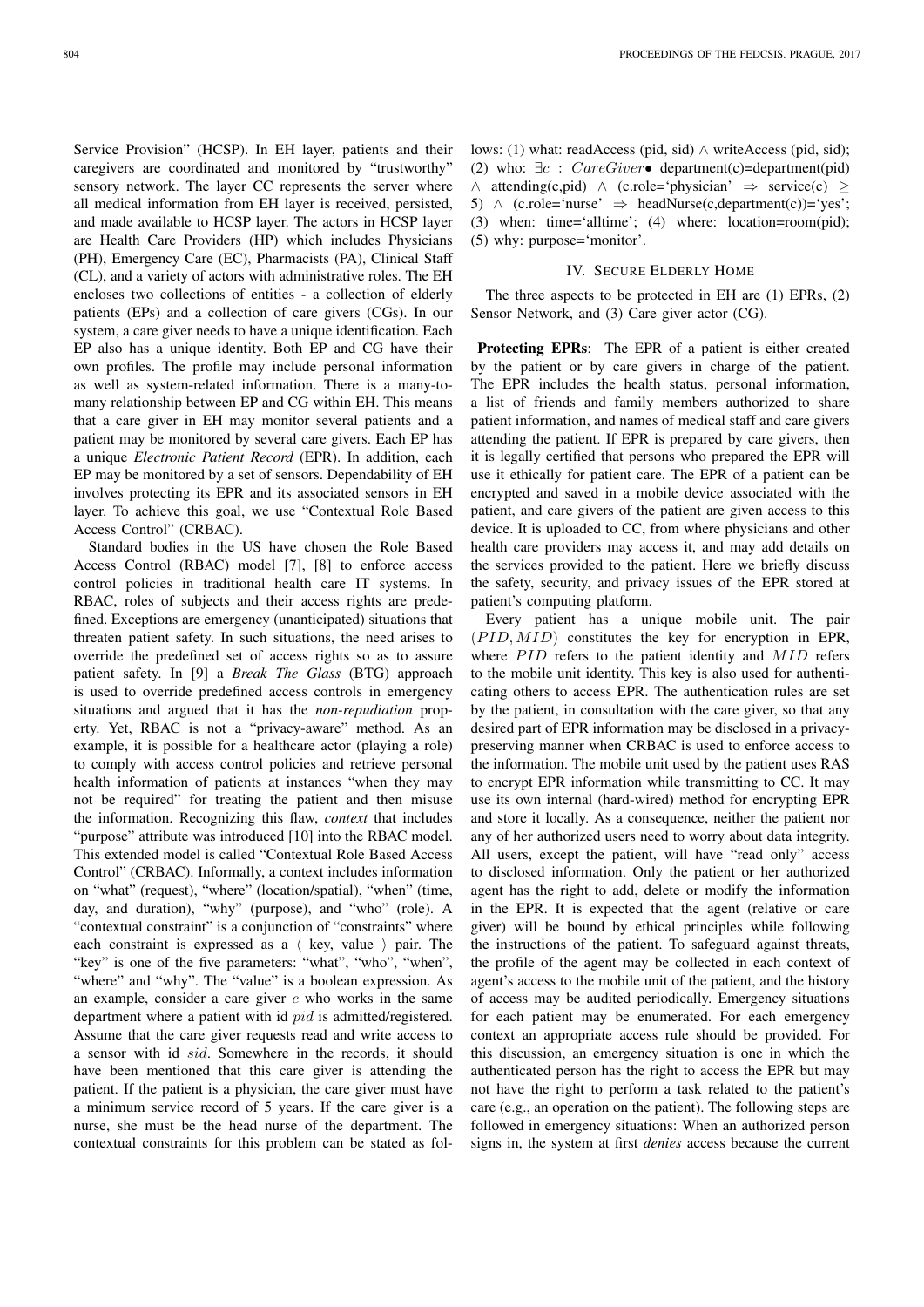context is an "emergency" context (not anticipated earlier). It checks the "history of access" of the person to verify whether or not any violation of ethics was recorded; if the answer is "yes", the system sends a "SOS" message to the supervisory control through the Cloud and "freezes". If the answer is "No", and the user agrees to "non-repudiation" (recording her access and reporting to supervisory system), she is given access right to perform the requested task. In the "Yes" case, the system remains "frozen" until either a response is received from the supervisory system or receives biometric data of the current user; in the former case, the system follows the supervisory protocol; in the latter case, the system uses the biometric data for non-repudiation procedure.

Protecting Sensor Network: A variety of sensor types are used in an EH. Broadly classified, these are (1) bodyware sensors, and (2) external sensors. Each EP has a unique ID, a data collection inspector (DCP) and has one or more sensory devices. The design details of DCP and sensor, described below, contribute towards dependable EH design.

*Sensor*: In [11] we have introduced "Health Care Design Pattern" paradigm, and illustrated the design of *Sensor Design Pattern* (SDP). SDP has been designed using three well-known software design patterns - Abstract Factory pattern, Observer pattern and Strategy pattern. It contains a sensor hardware that actually gathers the data, a RF chip to transmit the data out of the sensor, and a micro controller that coordinates the activities of the sensor hardware and the RF chip. In addition, the micro controller also enables a user to store, retrieve and modify authentication data to protect data access from the sensor. Using appropriate protocols such IEEE standard 802.15.2.6 - Level 3 which requires both authentication and encryption, data access from a SDP can be tightened. Though any amount of details can be stored and processed in the micro controller, it is preferable to store only minimal necessary information and to keep processing within the micro controller to the minimum in order to save battery life of the sensor and to protect the sensor from adversaries [12]. Typically, for a sensor used in an elderly home, the following information is sufficient: patient ID, sensor ID, authentication data to access the sensor (includes the authorized entities such as devices, software entities and humans, who can access the data from the sensor), and a log of transactions where each log includes the date and time of access as well as the ID of the entity which accessed the data from the sensor. While authentication data provides security to the sensor, the list of authorized entities enables the sensor to protect the privacy of data collected by the sensor. The authentication details within the micro controller can be described in the form of contextual descriptions in which case the SDP will act as an independent entity by itself. Instead, we suggest that the authentication details should be kept to the minimum in the micro controller (to prolong the life of the hardware in SDP) and more contextual details should be loaded in DCP (discussed next). System-related information such as encryption keys and code implementing secure communication protocol between the sensor and authorized entities will also be stored in the micro controller.

*Data Collection Inspector*: The Data Collection Inspector (DCP) acts as a front end that manages data collection from various sensors associated with the patient and also enables data manipulation stored in SDPs. Generally, a mobile device such as a smart phone or a laptop acts as DCP. It includes the profile of the patient, the set of all sensors associated with the patient, the list of other authorized entities who will use these sensors, and a contextual description for data access from each sensor. The DCP is responsible to gather data from each SDP and provide authenticated access to it to the entities in EH layer and through CC to entities in other layers. It has built-in mechanisms for data authentication, data integrity, and data privacy. Another important functionality is that it periodically transfers log transactions from each SDP to both local and CC units. Requests for data access from the sensors associated with an EP should be made through the DCP of the corresponding EP. Each request must specify the sensor ID from which data is requested and parameters required for constructing the contextual description. After validating the request based on the context, the DCP executes a command to gather the data or provides a summary of already gathered data from the particular sensor. The DCP acts as the console for EP so that the patient may change privacy and security parameters at any time. Since most patients are not computer savvy, it is important to design the DCP user interface that is easy to use and easy to operate. Thus, the DCP user interface will provide simple dialogs for the five parameters by which the patient can recognize the meaning of each parameter and provide the required information for each parameter. A patient who is unable to use the DCP interface can be substituted by one of those authorized by her in her EPR. This is achieved in our design through role delegation.

Care Giver Authentication: An entity with *Care Giver* (CG) can monitor a patient's status through the sensors associated with the patient, only after an authentication of her credentials. Each entity in CG role must have been registered in the patient's DCP. Every care giver attending a patient must be a member of the list of care givers included by the patient in her EPR, which being part of the DCP is controlled by the patient. Each care giver is given an Access Control Point (ACP) through which the care giver communicates with the corresponding DCP of the patient. Like DCP, each ACP also has a unique ID. When a care giver wants to access a patient's status, the care giver makes a request (including purpose/why) through her corresponding ACP. This request will be checked against the access control list of the corresponding DCP. If matches, the request will be converted internally into a contextual description and the corresponding DCP will execute the request. Like the DCP for a patient, the ACP thus acts as the front end for a care giver. It is generally installed on a mobile device or a laptop. Therefore, a care giver has complete control over his/her ACP and can set up an initial profile. This profile can include the set of